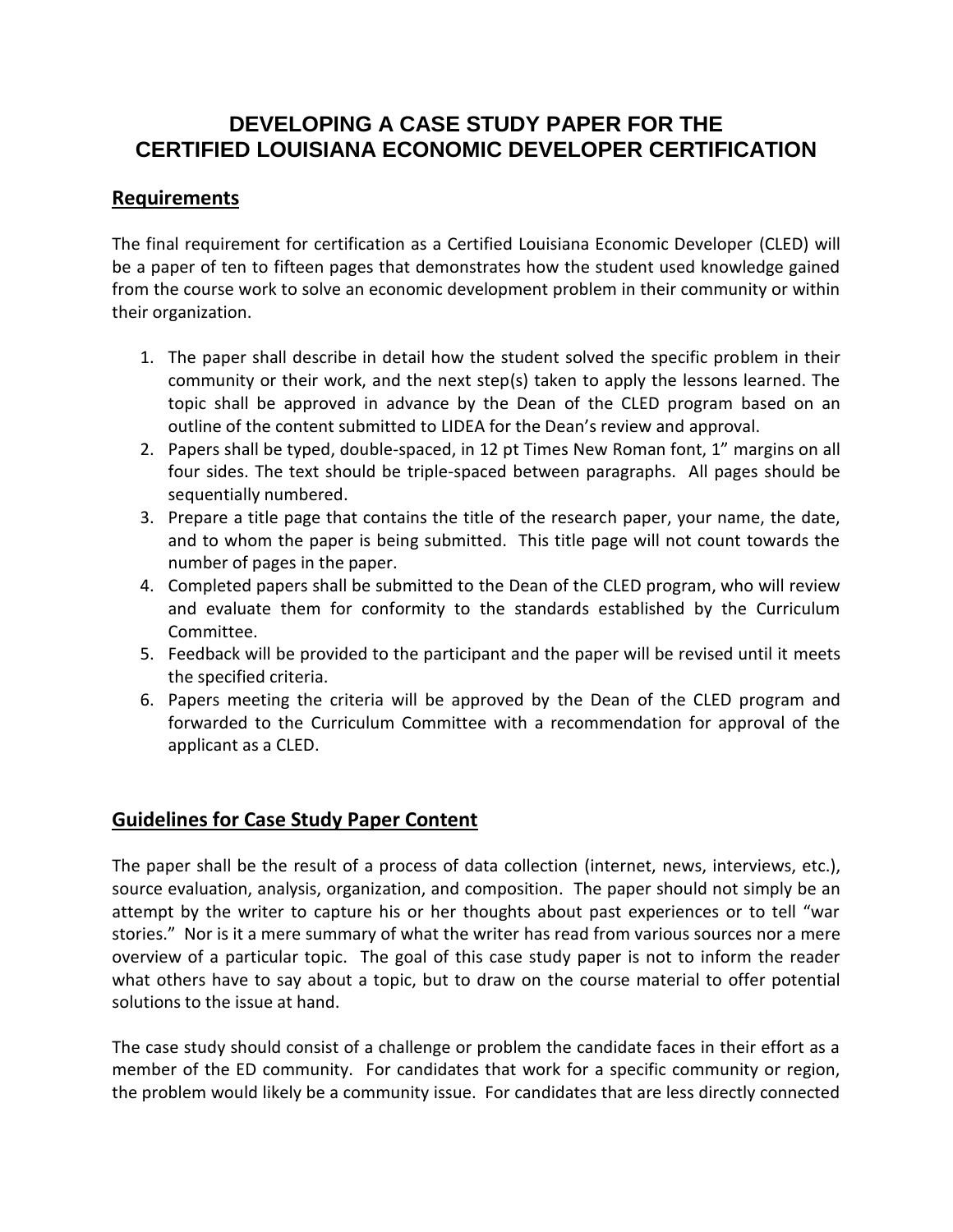to communities, this problem would be a challenge they face in their organization, part of the larger Economic Development community. The paper should answer the following questions:

- Has this issue or challenge arisen in other communities, or with other individuals? What did they do to address the problem? Why? Did they solve the problem, or make improvements? Is this a potential solution for this case study? Why or why not?
- What information, ideas, sources, or contacts from the CLED courses is/are relevant to the problem or challenge?
- How can the information imparted in the courses address the issue or make the situation better? (A complete, clean solution may not be possible in real-world situations.)
- What's next?

### **Guidelines for Organizing the Case Study Paper**

The following suggestions for writing an effective paper are taken and modified from "A Research Guide for Students" that is found at: [http://www.aresearchguide.com/1steps.html.](http://www.aresearchguide.com/1steps.html)

### **STEP 1. PROBLEM STATEMENT**

Choose an aspect of your community or your work which interests and challenges you. Your attitude towards the topic may well determine the amount of effort and enthusiasm you put into your research.

Focus on a limited aspect, e.g. narrow it down from "Economic Development" to "Business Attraction" to "Identifying target industries". Obtain the Dean's approval for your topic before embarking on a fullscale research. If you are uncertain as to what is expected of you in completing the assignment or project, re-read your assignment sheet carefully or talk with the Dean of the program.

#### **STEP 2. FIND INFORMATION**

Begin your case study paper process by reviewing the material on your topic that you received as handouts during your training session(s).

Do a search on the Internet (websites and news) to find some additional relevant information on your topic.

Read and evaluate. Bookmark your favorite Internet sites. Printout and take notes of relevant information.

#### **STEP 3. STATE YOUR PROBLEM STATEMENT**

Do some critical thinking and write a statement down defining your topic in one sentence. This statement is like a declaration of your belief. The main portion of your case study paper will consist of arguments to support and defend this belief.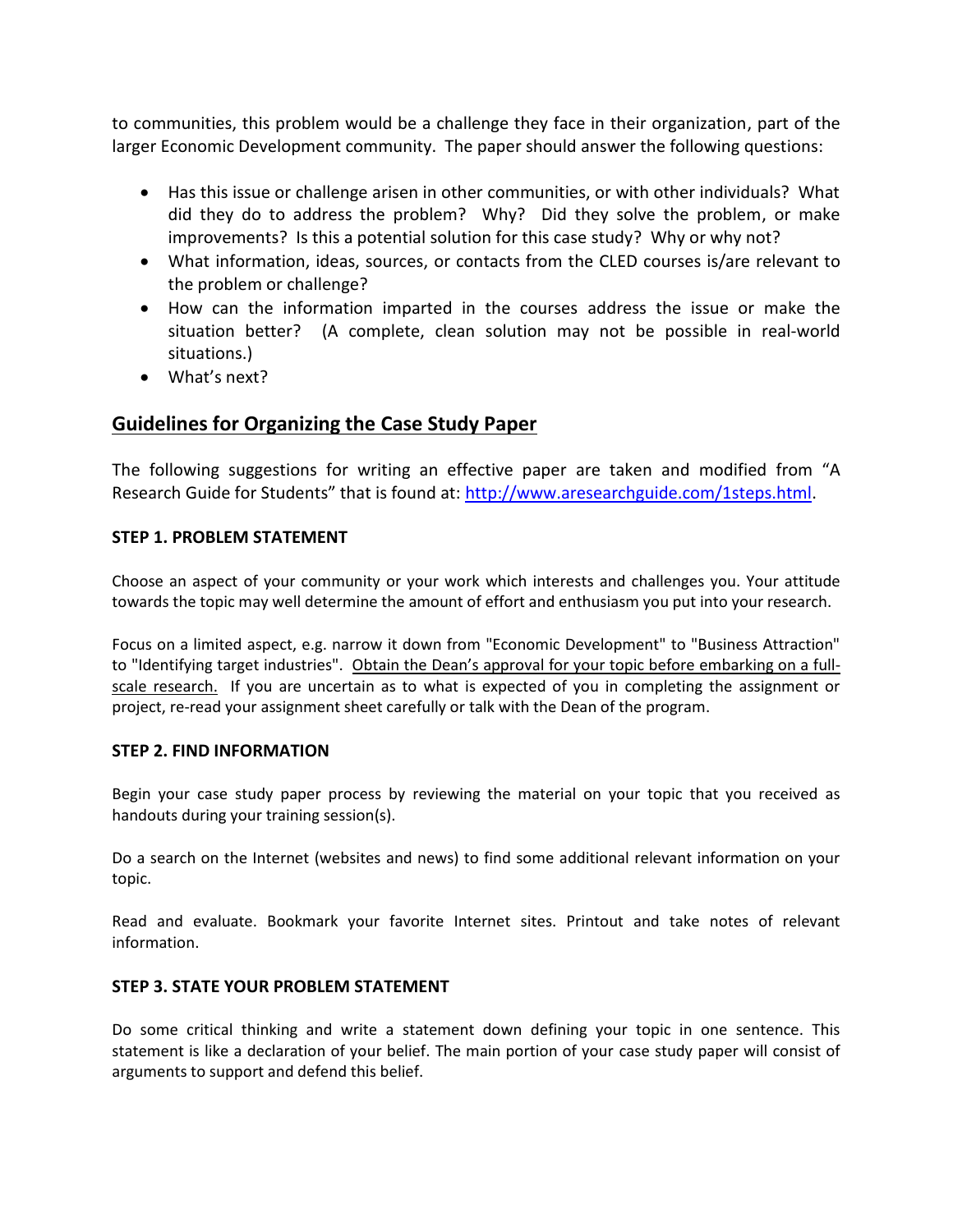#### **STEP 4. MAKE A TENTATIVE OUTLINE**

How do I create an outline?

- **Brainstorm**: List all the ideas that you want to include in your paper.
- **Organize**: Group related ideas together.
- **Order**: Arrange material in subsections from general to specific or from abstract to concrete.
- **Label**: Create main and sub headings.

The purpose of an outline is to help you think through your topic carefully and organize it logically before you start writing. A good outline is the most important step in writing a good paper. Check your outline to make sure that the points covered flow logically from one to the other. Include in your outline an INTRODUCTION, a BODY, and a CONCLUSION. Make the first outline tentative.

INTRODUCTION - State your topic (what question are you trying to answer, or what problem are you trying solve) and the purpose of your case study paper clearly. What do you hope to learn by writing the paper? State also how you plan to approach your topic. Is this a descriptive report, a review of techniques or programs, a comparison with what other organizations are doing, or an analysis of a problem? Explain briefly the major points you plan to cover in your paper and why readers should be interested in your topic.

BODY - This is where you present your arguments to support your topic statement.

CONCLUSION - Restate or reword your topic statement. Summarize your arguments. Explain why you have come to this particular conclusion. This part is the most important part for the reader. This is meant to show how the research findings have helped achieve the objective of the research. It should include a generalized conclusion derived from the research, so it is practical and easy to understand for the reader.

Remember: creating an outline before writing your paper will make organizing your thoughts a lot easier. Whether you follow the suggested guidelines is up to you, but making any kind of outline (even just some jotting down some main ideas) will be beneficial to your writing process.

### **STEP 5. ORGANIZE YOUR NOTES**

Organize all the information you have gathered according to your outline. Critically analyze your information. Using the best available sources, check for accuracy and verify that the information is factual, up-to-date, and correct. Opposing views should also be noted if they help to support your topic statement. This is the most important stage in writing a case study paper. Here you will analyze, synthesize, sort, and digest the information you have gathered and hopefully learn something about your topic which is the real purpose of doing a case study paper in the first place. You must also be able to effectively communicate your thoughts, ideas, insights, and research findings to others through these written words.

Do not include any information that is not relevant to your topic, and do not include information that you do not understand. Make sure the information that you have noted is carefully recorded and in your own words, if possible. Plagiarism is definitely out of the question. Document all ideas borrowed or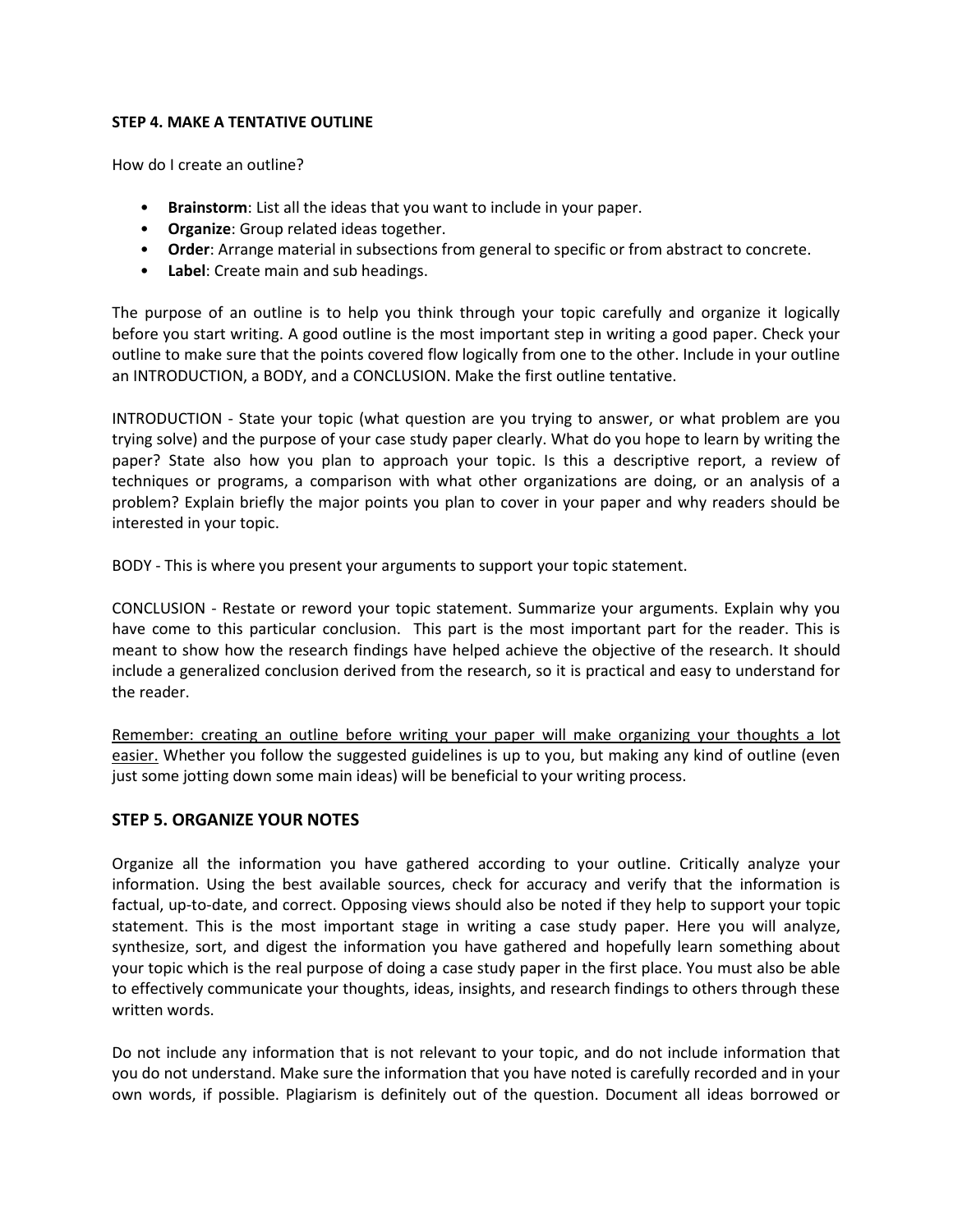quotes used very accurately. As you organize your notes, jot down detailed bibliographical information for each cited paragraph and have it ready to transfer to your Works Cited page.

Devise your own method to organize your notes. One method may be to mark with a different color ink or use a hi-liter to identify sections in your outline.

Group your notes following the outline codes you have assigned to your notes, e.g., I, II, III, etc. This method will enable you to quickly put all your resources in the right place as you organize your notes according to your outline.

#### **STEP 6. WRITE YOUR FIRST DRAFT**

Start with the first topic in your outline. Read all the relevant notes you have gathered that have been marked, e.g. with the capital Roman numeral I.

Summarize, paraphrase or quote directly for each idea you plan to use in your paper. Use a technique that suits you, e.g. write summaries, paraphrases, or quotations on note cards, or separate sheets of lined paper. Mark each card or sheet of paper clearly with your outline code or reference, e.g., IB2a or IIC, etc.

Put all your note cards or paper in the order of your outline, e.g. IA, IB, IC. Before you know it, you have a well organized paper completed exactly as outlined.

#### **STEP 7. REVISE YOUR OUTLINE AND DRAFT**

Read your paper for any content errors. Double check the facts and figures. Arrange and rearrange ideas to follow your outline. Reorganize your outline if necessary, but always keep the purpose of your paper and your readers in mind.

#### **CHECKLIST ONE:**

- 1. Is my topic statement concise and clear?
- 2. Did I follow my outline? Did I miss anything?
- 3. Are my arguments presented in a logical sequence?
- 4. Are all sources properly cited to ensure that I am not plagiarizing?
- 5. Have I demonstrated the validity of my conclusions with strong supporting arguments?
- 6. Have I made my intentions and points clear in the paper?

Re-read your paper for grammatical errors. Use a dictionary or a thesaurus as needed. Do a spellcheck. Correct all errors that you can spot and improve the overall quality of the paper to the best of your ability. Get someone else to read it over. Sometimes a second pair of eyes can see mistakes that you missed.